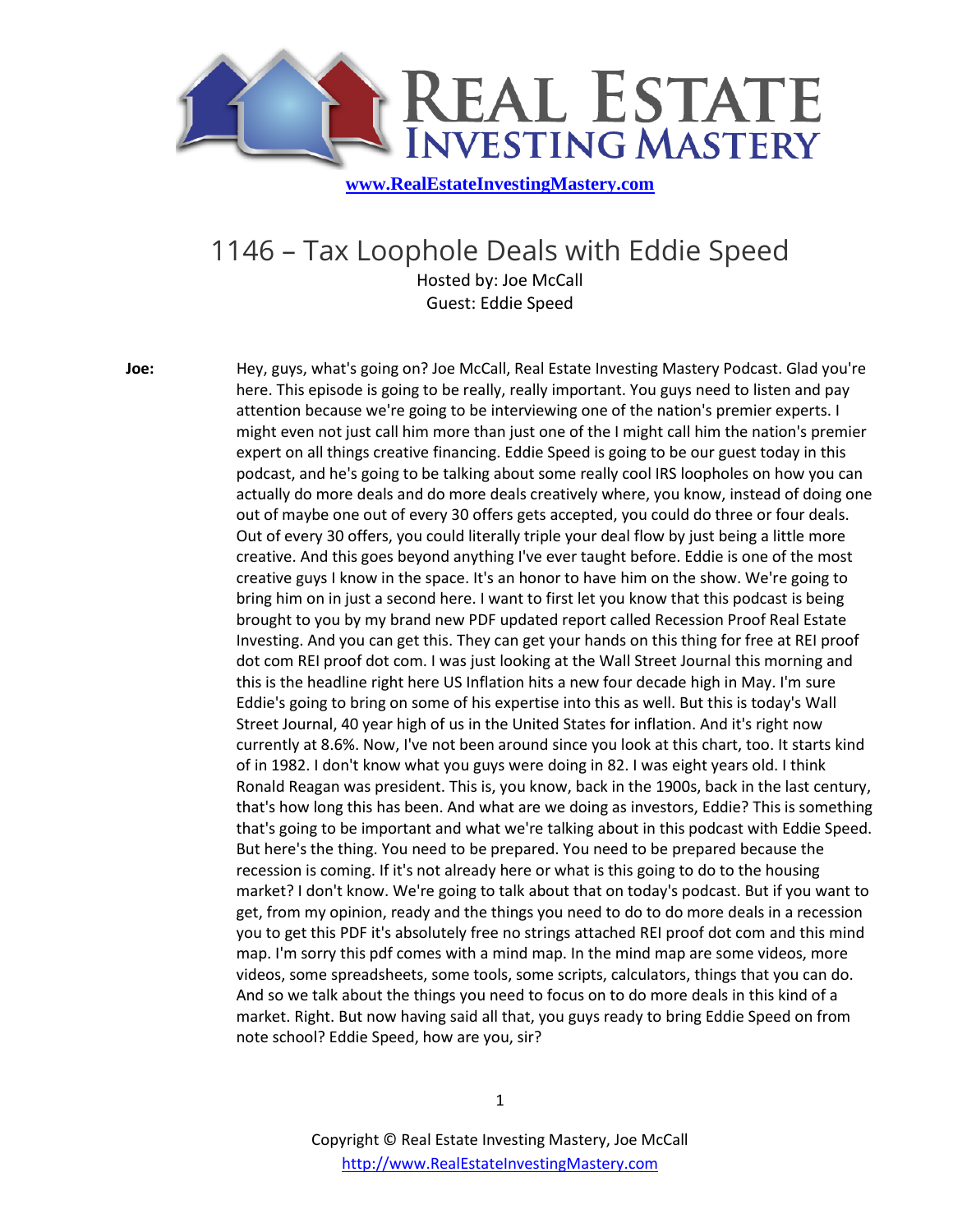

| Eddie: | How you doing, Joe? |
|--------|---------------------|
|--------|---------------------|

- **Joe:** I'm doing awesome, man. I'm glad to have you on my podcast. It's an honor to have you on my podcast. You've been doing real estate stuff since when?
- **Eddie:** I started in 1980. Thank you. Ronald Reagan was president in 82, and I. I got to enter this market because creative financing was the solution for inflation.
- **Joe:** Yeah. And let's talk about this chart here for a second. Can you see that on your screen there?
- **Eddie:** I can, as I was, I took a picture of it was a great way to like this all the time. But I didn't have this picture this morning. And so I'm I'm a student like everybody else. Right. You're showing me something here I need to know. And, you know, it's funny, I had a I had a long conversation this week with a couple of people. One of them is an attorney, Dr. Watson, and one of them was Mr. Boatwright. I talked to him an hour this morning on the phone. We had this very conversation about where the market's going and what people are doing, what they're doing now. Jeff writes a lot about the economy, too, and he says that we already officially are in a recession, two quarters of of GDP that says we're already there. And, you know, the conversation leads around what are people going to do the best, right? What are they going to do the best? And and I think these you know, obviously, we'll get off into the landlord story and the landlord story, but it all leads back to these people. People are prone to take action when they they've they're fed up. They've had enough. And we have tolerances in our lives. And I believe that people are really honestly and I know that when you read one side of the story and you see that housing is really still, quote, on fire, but the mortgage industry is like in a bomb. I mean, they're in a bomb. They're at the headline this week on that I'm sure you saw it is that you know every week the headline but applications are down in their decades it's been. Decades since they've been that low. Every week it's on there. Yeah. What are they saying? What they're saying is, is that people at five and a half percent interest. Joe, that's not very high at five and a half percent interest. People that think they can't afford a mortgage.
- **Joe:** Well, they're saying on average it's about \$800 more a month for the same house in payments as it was.
- **Eddie:** Increase taxes, increase taxes, increase insurance and increase rates. Yeah. So all of that leads us to the fact that, you know, I think a lot of people, Joe, are looking we're running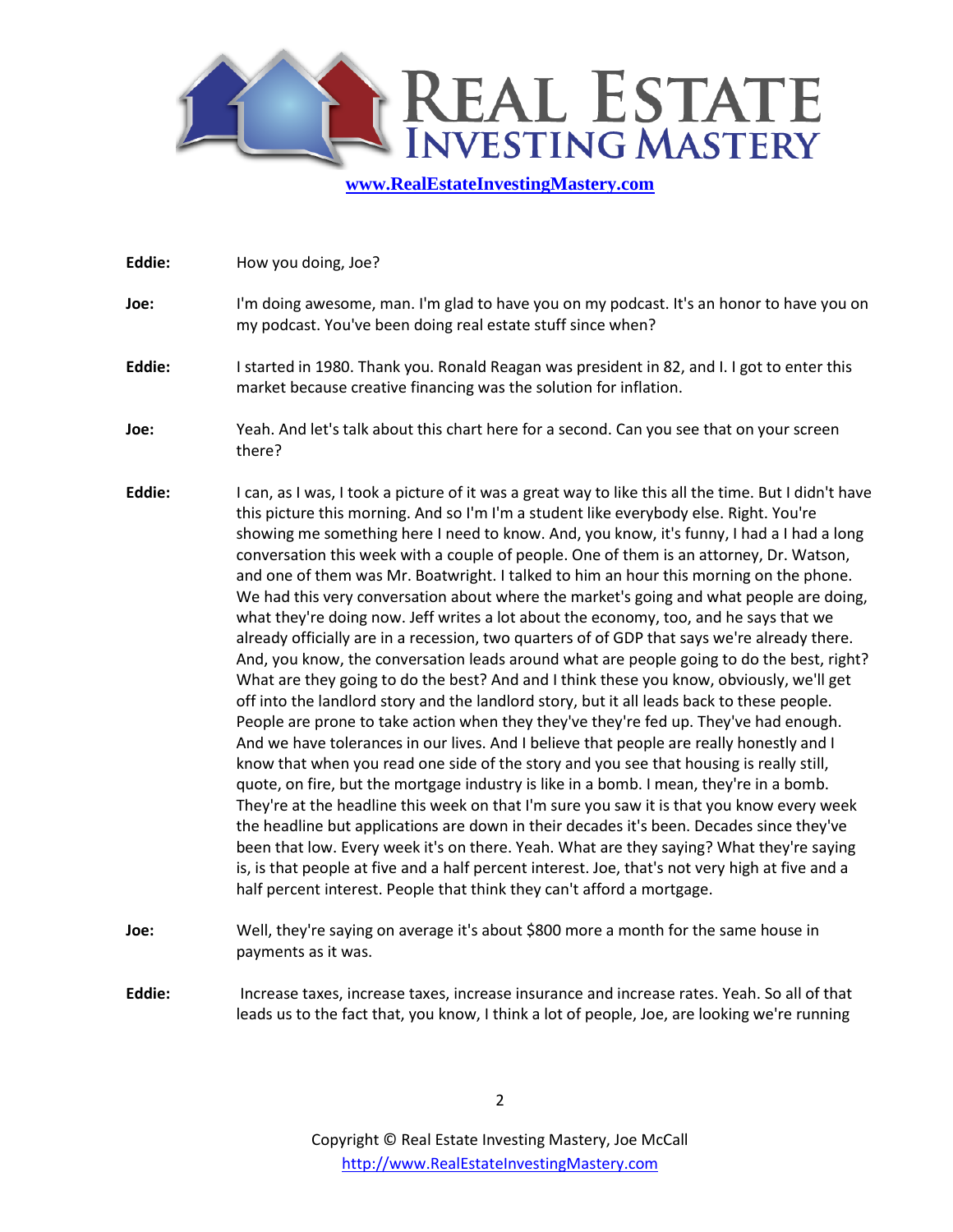

we're running all these comparisons to 2008. So let me give me 2 seconds on that. That's why you had me on here today. But let's talk about that.

- **Joe:** No, this is good.
- **Eddie:** This is not 2008. And anybody that can look at a comparison can see that our market conditions don't near line up with what happened in 2008. So let me give you two facts that I think are relevant. First fact is, most real estate recessions are a result of an economic recession, not the real estate recession first. 2008 was a different anomaly. 2008 real estate problems caused economic problems otherwise. Okay, so that is not a good comparison, right? You tell me that people can't afford to live and people can't afford to buy gas and people can't afford to buy products and it causes an economic recession. And you tell me that, in effect, real estate, I'm going to go this old 42 year veterans going go, well, that ain't exactly what I've experienced. Correct?
- **Joe:** Yeah.
- **Eddie:** And the second variable to that, the idea of comparing it is to 2008 is long term tenants can't pay double digit increases in rents every year. You know, A, you and I know hundreds of people that manage tens of thousands of residential properties, but you can't send them an increase in rent every year and say we're going up 10%. Right. Although your expenses are going to increase every year. I'll tell you what I just told you and I, a mutual friend of ours, that we know very well what I just told him in the email this morning. I said what you just told me, based on this engagement we've had, what you've just told me is, is we've entered a paper market, not a rental market.
- **Joe:** Explain that.
- **Eddie:** Because when you're in the paper business, I don't have expenses on the bank. When I when I'm in a rental market in the in the market, the rental markets have been really good to us. The reason these frustrated landlords is not because they're complaining about appreciation. That's not the problem. Appreciation has been good to them. It's managing a business that they didn't know they were buying. That's their problem. That's their pain. Correct? Yeah. So when when we become you're you're a world class marketer. I respect you and your knowledge. You're just you're just your mind is just so good at understanding how a consumer thinks or a property seller thinks. Are you just you're just really good at it? Right. I'm a good deal guy. I'm good at structuring deals. Right. I learned from people like you. The mindset and how to adjust, like how the customer thinks. But the truth of the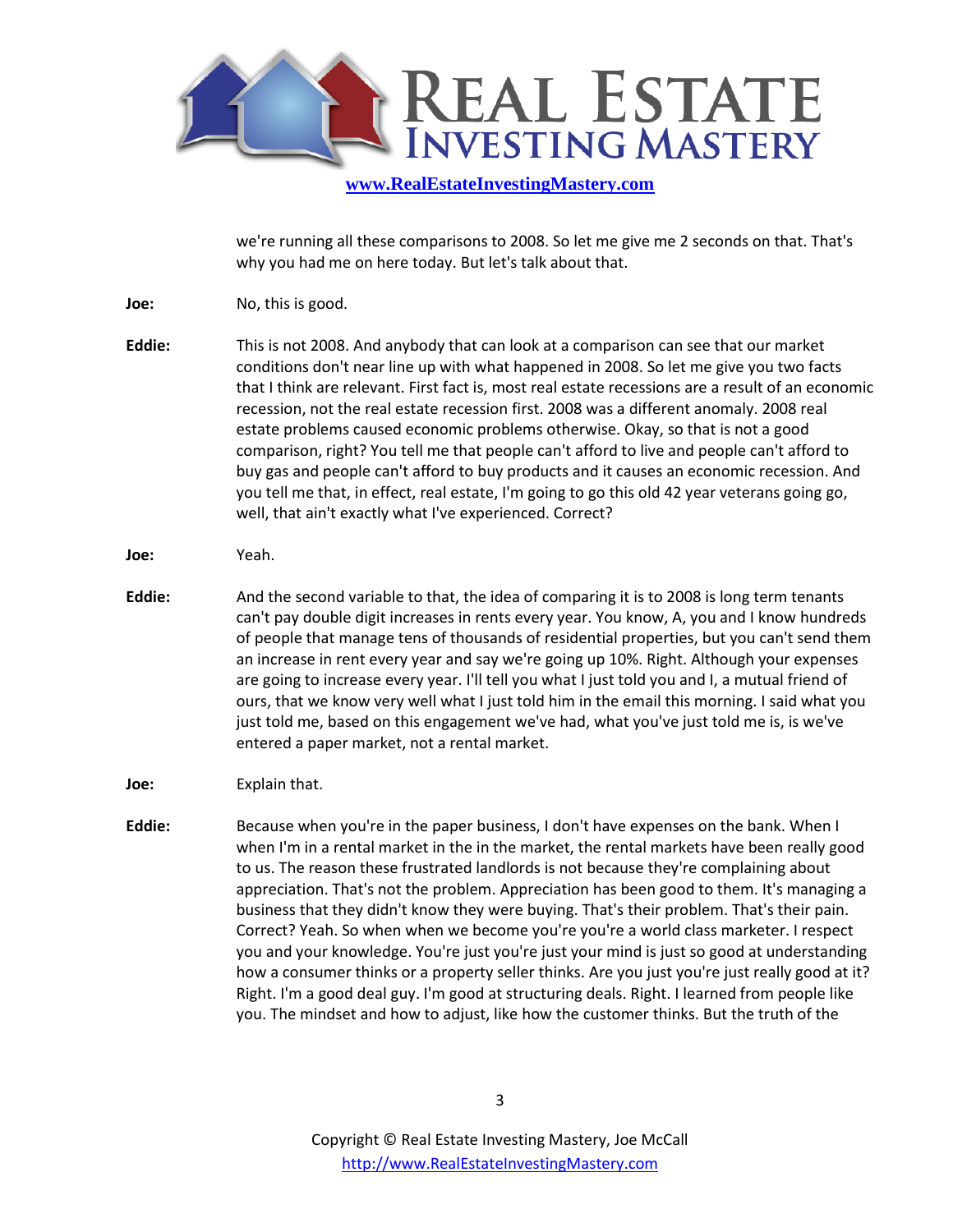

matter is this frustrated landlord that we keep referring to. I mean, he's the most solicited list of all the real estate investors. Do you agree with that?

- **Joe:** Oh, yeah, that's my favorite.
- **Eddie:** They're all chasing burnt out landlords. More than more than homeowners by far. Yeah. Okay. And what happens is, is he's his problem, Joe is he's they're pretty they're generally these owners of these properties are pretty sophisticated people. So they've either built an Excel spreadsheet or somebody or they scrape one off the Internet or somebody gave them a spreadsheet and they got this Excel spreadsheet. Now, they're usually people that are somehow involved in running businesses, right? So they know how an Excel spreadsheet works that like predicts the cash flow model and it predicts, you know, you run it, you run your business off a spreadsheet, right? And then they got this thing called a checking account. And apparently the spreadsheet and the checking account are talking to each other.
- **Joe:** Now, I know where you're going with this is you can you can get a spreadsheet to tell you anything you want it to tell you.
- **Eddie:** It's just it just, you know, that is theory and then there's experience.
- **Joe:** Okay.
- **Eddie:** Right. What we all have in life. Right. In business and raising kids and all the things that we've done, there's theory and there's experience. Yeah. And so what we're now trying to do is take their experience and solve a problem for them. And that's huge.
- **Joe:** Yeah. And that's what we're talking about here in this podcast. And this works regardless of whether we are in a recession or not. I think, Eddie, you could make the case that understanding creative financing is becomes even more important in a recession. We. You agree with that?
- **Eddie:** Well, the reason I entered the business, Joe, is I was so I was, you know, I guess a lot like any real estate entrepreneur, you know, I didn't enter this business with a masters in finance degree. I'm a cowboy, you know that, right. And so I grew up the cattle auction barn and thought my life was going to be in the cattle business and ranching. And I woke up and the interest rates were 20% and that wasn't really a good thing. And so I stumbled and met this guy that later became my father in law. And he was a landlord guy. He was a fireman, and he had retired from the fire department and he owned a lot of rental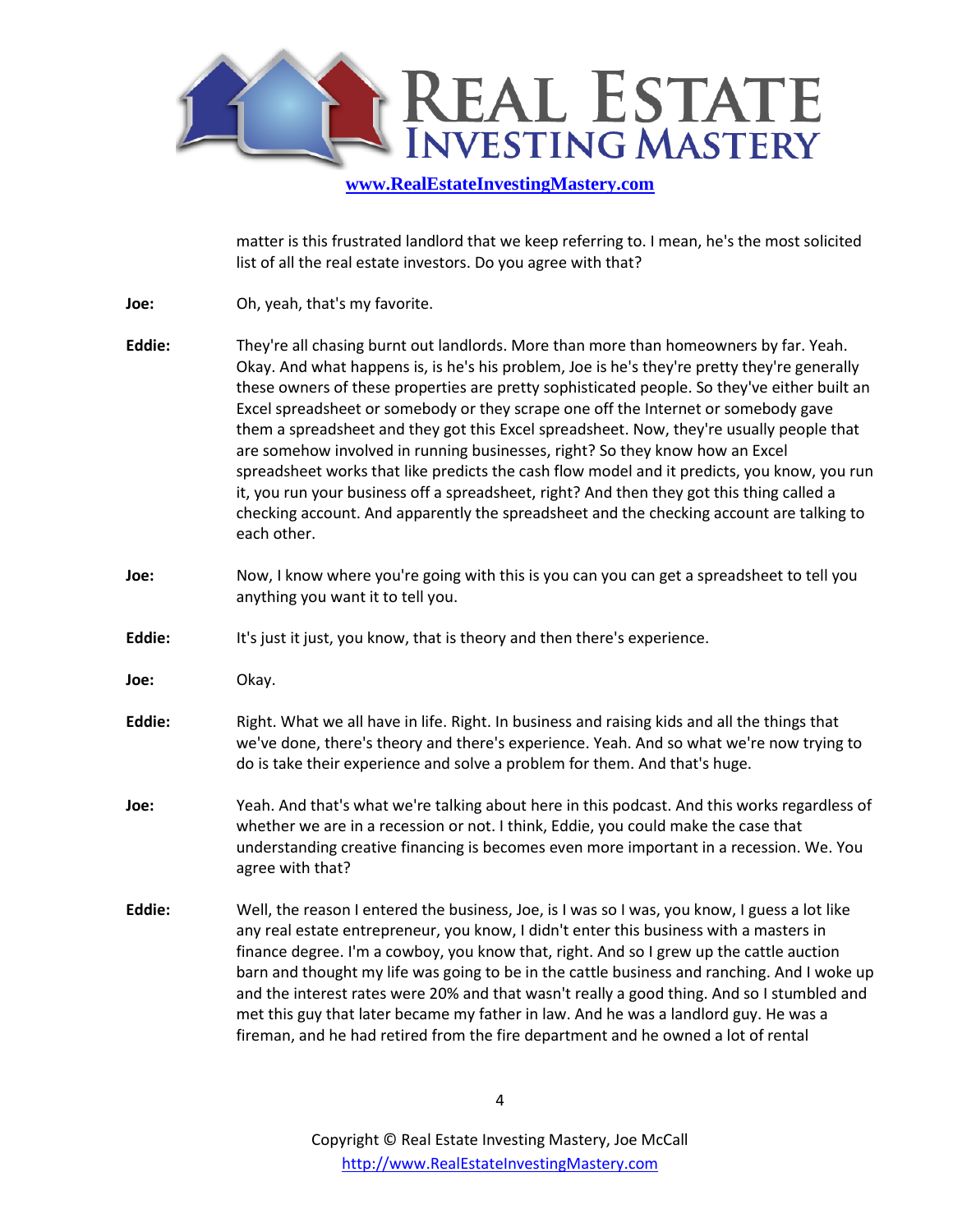

properties and he started finding himself needing to seller finance them because conventional lending wasn't affordable. And then all of a sudden he started looking around and he started seeing all these other people that were forced to carry sell are things that, you know, Joe, that the average seller finance note went up a hundred thousand bucks last year. The average long size nationwide, wow. About 100,000 loans. It went from 180000 to 280000.

- **Joe:** Wow. I did not know that.
- **Eddie:** Do you know what that tells you? Seller financing fills the gap that conventional lending doesn't filll. And you might say, well, there wasn't a gap last year. All wrong, kemosabe. 35% of the people that could get a mortgage before the virus underwriting wise can't qualify for a mortgage today. That tells you there's a giant gap to offer seller financing. And now we've seen a double in interest rates.
- **Joe:** Yeah. So that what does that mean to you? It means that we're coming into a time of what.
- **Eddie:** I would say. Joe, you've known me a long time. I don't make these statements lightly. I would say with I have the strongest feeling that you cannot survive in real estate investing without any knowledge of creating financing in the next five years. I just don't believe I think it's that important. You know, I look back in my 42 year history that as long as the mortgage industry is solving every problem in the business, you don't need creative financing. It may be smart. You might could do things with it. I certainly would. You would. But most people aren't forced to figure this out. You let rates you let rates double in six months, which is what's happened. And you look at the mortgage credit availability as what mortgage bankers calls it, and this index and that index dropped like a rock and has never recovered. And what that means.
- **Joe:** When did it drop?.
- **Eddie:** Basically in in April of 20.
- **Joe:** OK.
- **Eddie:** When the virus happened. Right. And so it dropped immediately. And if you can just look at that graph, it's just never recovered. Now, people see this as a negative and I see it as what do what does any entrepreneur do?
- **Joe:** They look for problems.

5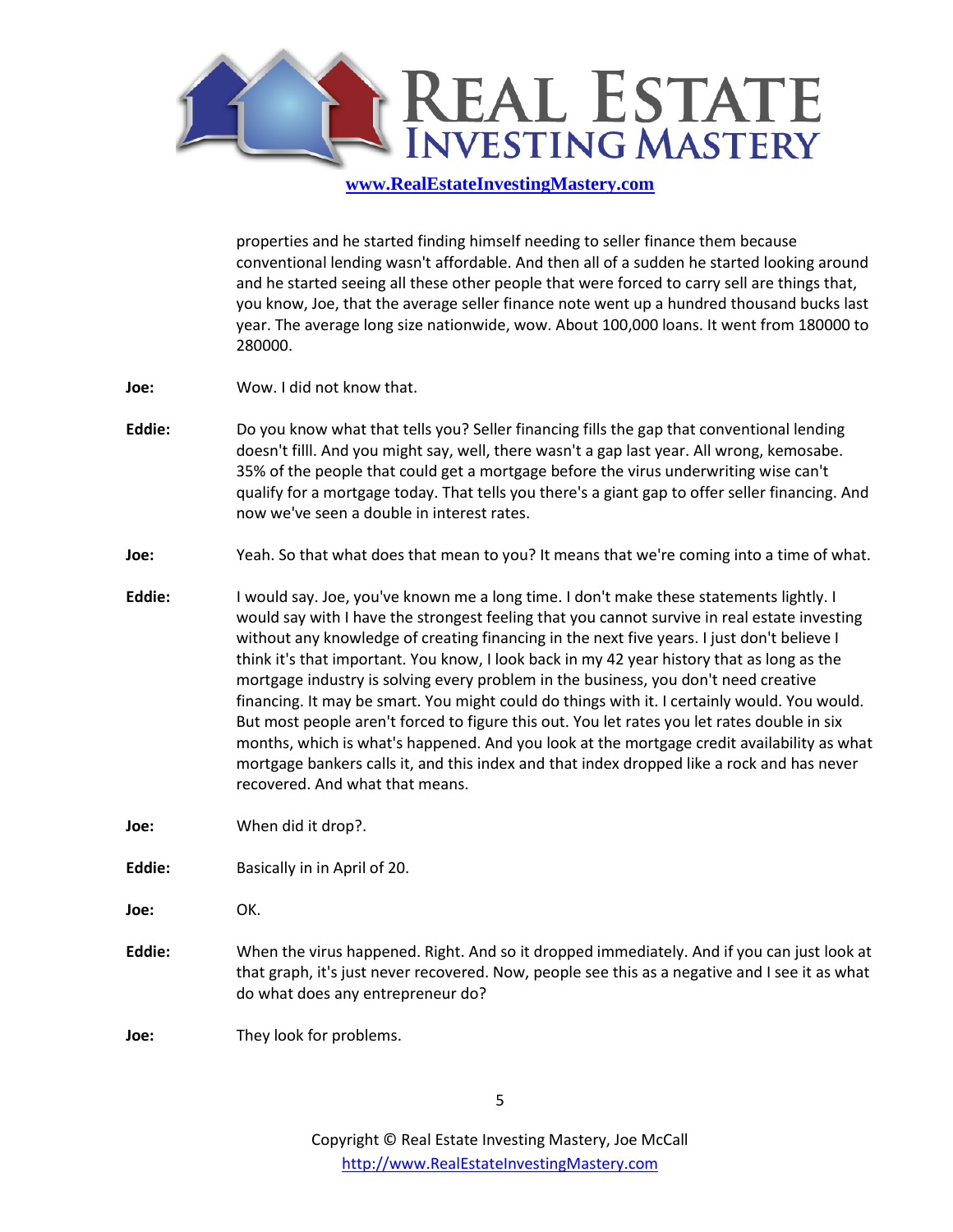

**Eddie:** They solve and they make they solve a problem that the market is solving without them solving it. That's what makes the opportunity. Let's just be fair about it, Joe. If we weren't good at solving problems, real estate investors, we wouldn't have an existence because realtors could solve every problem known to man. They would need us. You get what I'm saying? Yeah. So I believe that creative financing is going to be the most essential ingredient because of where the market's going. Right. Do you think rates are going to drop back down in the threes in three months? No. I don't know anybody that thinks that. Do you think rates have a tendency to continue to go up?

- **Joe:** Yeah, I think they will. Who knows how high?
- **Eddie:** If we believe the Fed, we know they're going to continue to go up. Right. This isn't like brain surgery. We're just you're just scraping data. You scrape data this morning. It says here is the inflation. The Fed looks at the inflation and goes, we got to go take control of this. So let's look at the customer, their problem and what they're worried about. Because a genius marketer like you knows, if I'm focused on my customer and in understanding his pain and how I can solve a problem there, it gives me an incredible entrepreneurial opportunity, right?
- **Joe:** Yeah. Yeah.
- **Eddie:** So these landlords got real fired up. It started after the 2008 stock market debacle. They started buying rentals. And then about 2015. And I may not have the dates perfect, but call it close enough. They there this there is this network TV called, you know, I'm about buying houses and it became flipping shows and fixing up houses, shows and stuff, you know, HGTV and not just them, but the whole idea of it was, honey, we could do this if this on the couples were cute. We know they are. They're very appealing. And in some couples sitting there watching, they're like, Oh, honey, we could do this. Yeah. And so the next thing you know that we saw this massive amount of people, the highest in many decades, percentage of people that own rental properties. Right. And Joe, it's a gigantic number. Urban Institute probably has the best data on this. You may have a better source, but we've used them a lot. And Urban Institute says that 72% of all residential rental properties are owned by people that own 1 to 5 houses.

**Joe:** Yeah, mom and Pops.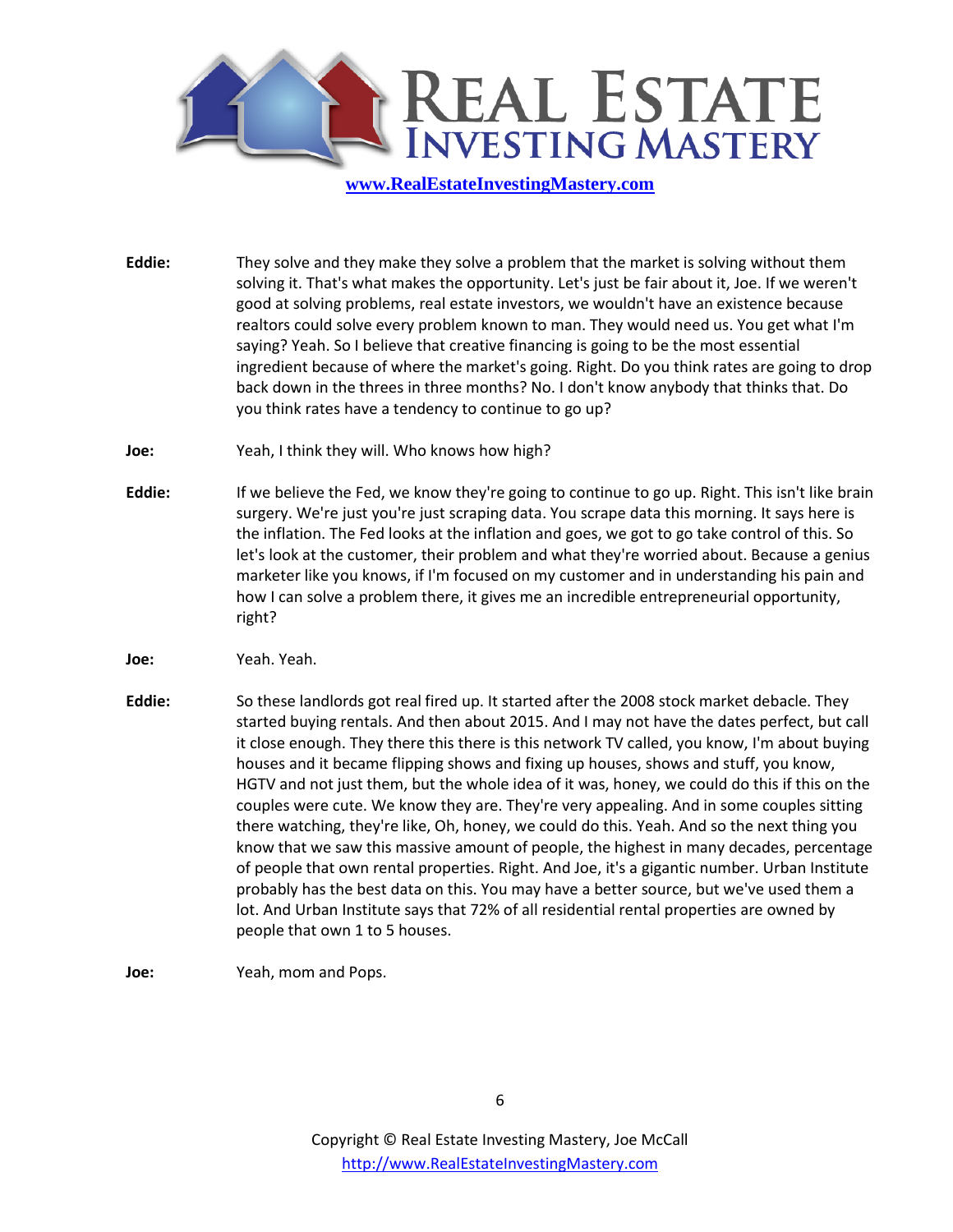

- **Eddie:** Mom and Pop. What I call hobbyist landlords. Three quarters of them self manage. Well, okay, so let's do some math. Oh, interestingly, of that, 17 million houses, over 50% of them don't have a mortgage.
- **Joe:** So what percent is that?
- **Eddie:** I mean, it's like they say 60% are free and clear. And I'm fudging. And I've got a lot of people that are like data geeks in different ways. I call it 50% because there are some ways that they could measure that could be slightly off and there's no need to overstate it. We're talking about an excessive amount of properties. Yeah. Joe, we're talking about somewhere around a number of prospects in the 10 million house range. Wow. That's a big number.
- **Joe:** These are mom and pop landlords. We have free and clear properties.
- **Eddie:** So you and I been in these masterminds, biggest house buyers in the country, right? Well, guess what? Joe and Eddie aren't don't own this secret on their own. Right. We all and everybody that buys houses knows that that customer who's now owned a rental for three years or more is more likely to sell than any other customer that you could buy houses from. And so everybody that you and I are buddies with that drop millions and millions and millions of pieces of mail and text and cold call and all the methods that they use, everybody knows to chase that frustrated landlord list. Right. I mean, that's not like some. So from that and I've been teaching creative buying that property on creative terms forever. But from that, what I started figuring out was something a little different. The advantage that we had, Joe, you and I had is we feel like among the trainers that train the acquisition teams for the top 500 house buyers in the business, there's really a couple of guys that probably fit in that bucket. Steve Trang. Jerry Gray. All right. Both of which you and I know very well. We think they're really, really, really just they just understand the science of the kitchen table and how to move people past it and stuff. So I start, I start visiting with them. This is probably like late summer last year.
- **Joe:** Yeah.
- **Eddie:** And I said, What number do you think you got to remember? These guys are training the guys. They're coaching the guys that are sitting at the kitchen table buying the biggest volume of houses in the country at a discount. I said, What percentage of these landlords pull the trigger and sale that fit this 10 million house category? Both of them said 20 ish percent.
- **Joe:** So they're saying 20% are own.

7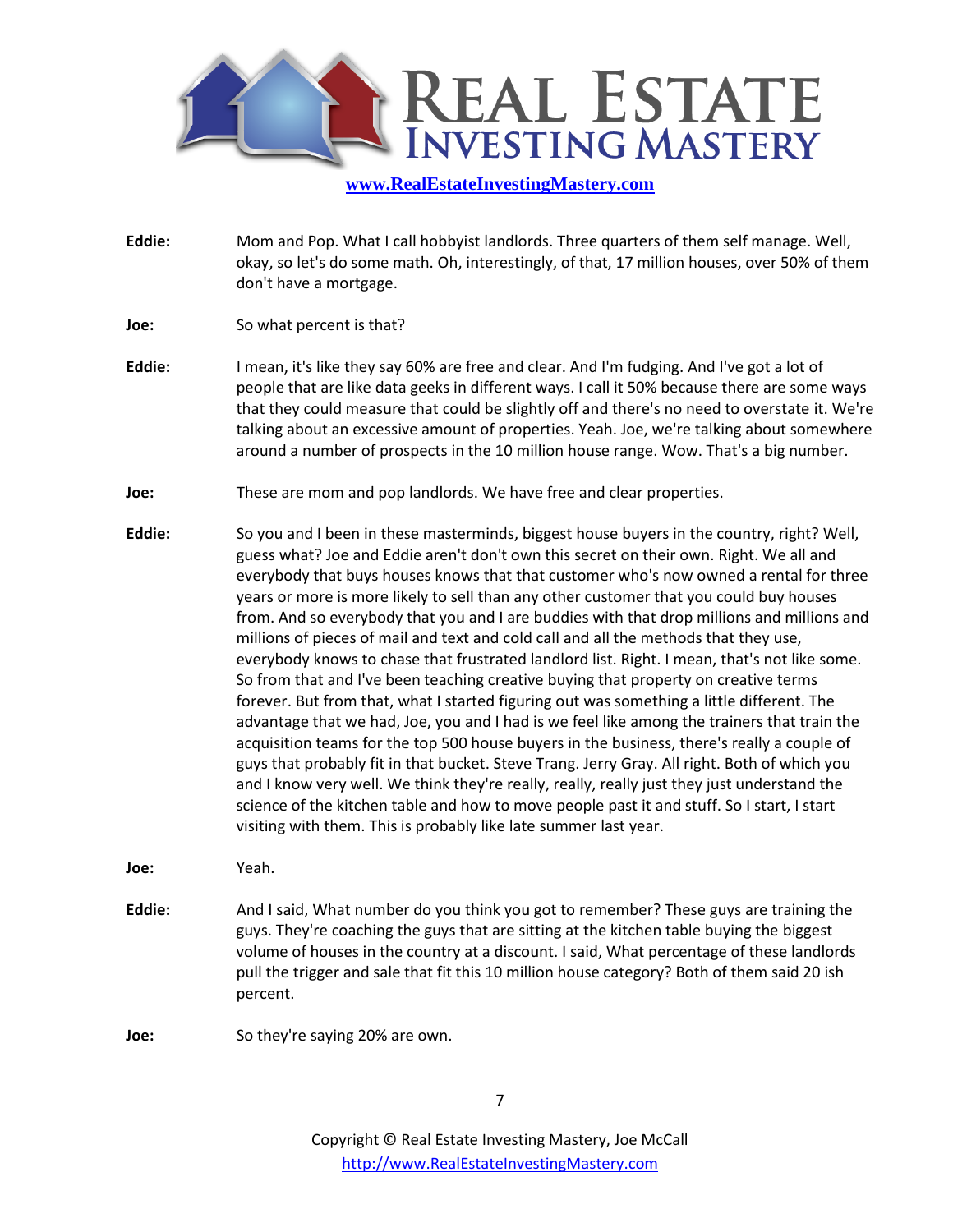

**Eddie:** From the landlords that have. Of these 10 million houses that fit this demographic that we describe, they're saying 20% of them sell. 80% of them won't sell.

**Joe:** Okay.

- **Eddie:** So I start. I become curious. And I said, Tell me about the 80%.
- **Joe:** Why won't the 80% sell.
- **Eddie:** You got it. Right now let me let me say this. This is it. Some giant market research. These are just guys that train the biggest in the best in the business. And to me, that's the best research out there, because I've found that sometimes in surveys people aren't real and truthful and stuff like that. They are training guys how to convert the seller. Number one, pain that they experience was the people don't need the money. So, so telling them you're going to pay cash, which means discount. Telling them you're going to pay cash in close quick is not exciting for them. And what they're really worried about is taxes.
- **Joe:** Taxes. The IRS.
- **Eddie:** And instantly you got to understand, 42 years in a specialist business, my mind instantly goes quickly somewhere, right? I said, Well, that's the easiest problem in the world solved. So now here's the two badass cats I'm now okay at that teaching people how to buy houses they're they're rock stars but understand they haven't spent 42 years knowing what I've been focused on. So when when the audience is listening to me now and they're saying, what does he mean as easy as problem solved? So I can easily show you if you have rental properties, how to defer pay in taxes for 20 or 30 years.
- **Joe:** Yeah.
- **Eddie:** In fact, let me do a giant disclaimer here. Okay. I'm not an accountant. I don't play one on TV. I'm just a business guy. But I know there are certain things I could ask my accountant about to get the right specific answer right. Did you know, Joe, that not only cannot deferred taxes, but if I limit the capital gains to like \$40,000 in one year, that capital gains under \$40,000 in most tax. Big disclaimer here. Okay, it's not taxable. So if I cap how much capital gains I have, I can move it to where it becomes not taxable in any given year period. Now, how many people that own those five rental houses would know this?
- **Joe:** They know they have a tax problem. They don't know how to fix it.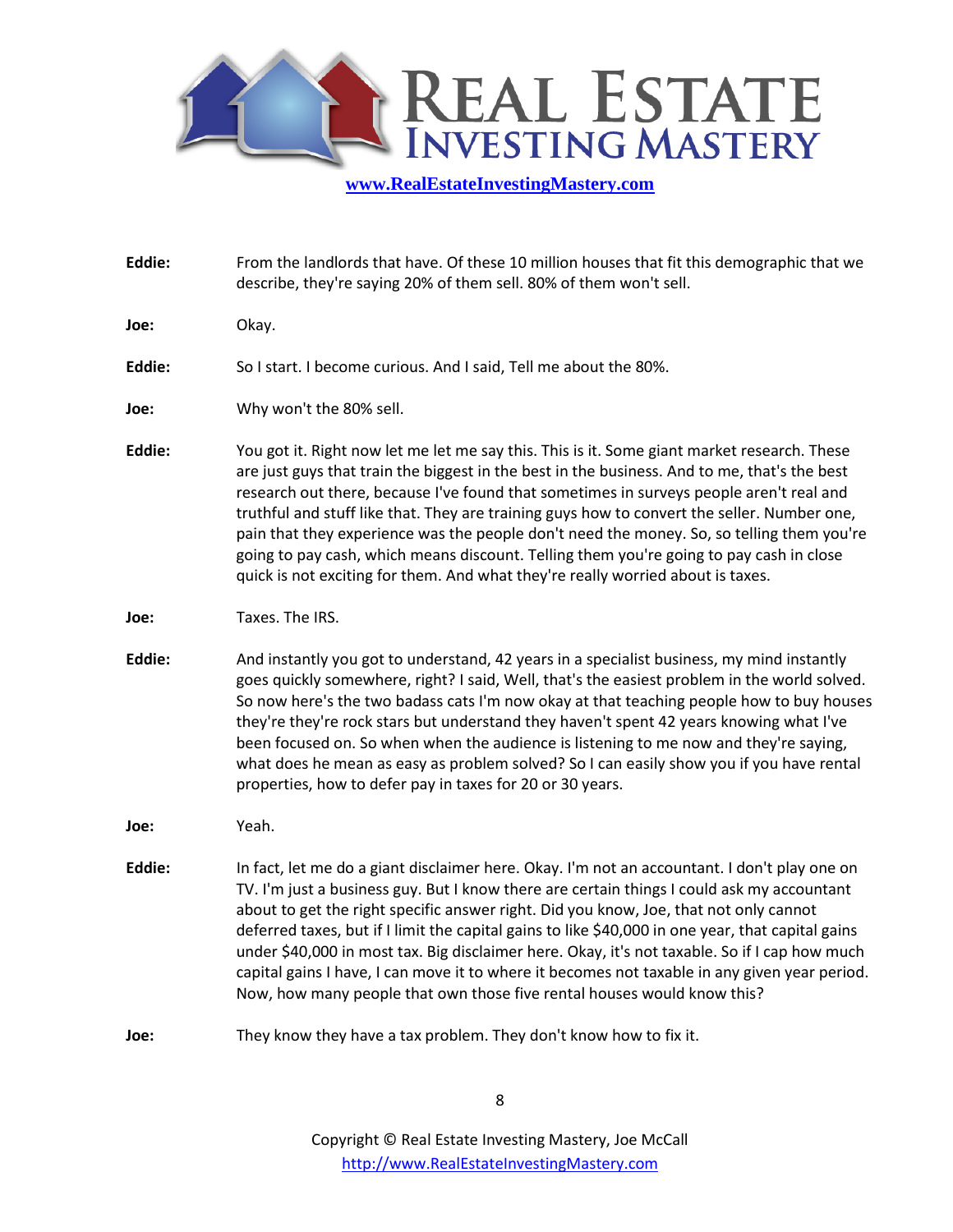

- **Eddie:** And they wouldn't they would have no idea that this could be this was a tax loophole that even existed. Yeah, right. So understand that while most real estate investors are looking for the broke landlord, I'm looking for the broken hearted landlord.
- **Joe:** Yeah, well, that's really good, because you can show them. What, like, listen, I'm actually going to buy your house, but I'm going to help you get more money and not pay as much in taxes on your property.
- **Eddie:** Here's the punch line, Joe. You are very skilled at the kitchen table, right? You are top 50 at the kitchen table, guys in the business. I want to sit down, talk to a customer, know how to say the right things as to my emotional questions. You're definitely a pro, but even Joe, even you could not convert an incredibly high number of people in today's market if you said your price. My terms. Correct. People just don't feel that motivated. Yeah, right. But if I said to you, Joe, the IRS will allow you to defer payments, what would you say?
- **Joe:** Tell me more. Exactly how does that work?
- **Eddie:** Exactly. So now all of a sudden we've reposition a psychological selling cycle because now you're just you're truly informing them in every legitimate way in things that they wouldn't have thought up. You're suggesting things to them is like, oh, my gosh, I didn't know I could do that. And from that then leads to not that you have to sell or finance, Joe, but you get to seller finance interest.
- **Joe:** Right? So can you give us an example deal of how this would work? Typical landlord, a typical investor, how does that work?
- **Eddie:** So one of the things that the market is so big, one of the things that I had to do in guiding people to do this in the strategies that we do in our shop is I don't just chase every rental. So Saint Louis might be different than Atlanta a little bit on the bottom end, but I'm dealing in a better grade of property than, look, it's not the sub 100,000 properties, right? So I'm dealing in a better grade of property. I want somebody to own the property at least three years. I want somebody that probably is free and clear because the pool is so big, a free and clear, or at least they have a lot of equity. Right. And then I know how I know how the conversation is going to go, right, that I'm going to lead with this tax strategy. I'm not going to lead with your price. My terms.
- **Joe:** Interesting. Right?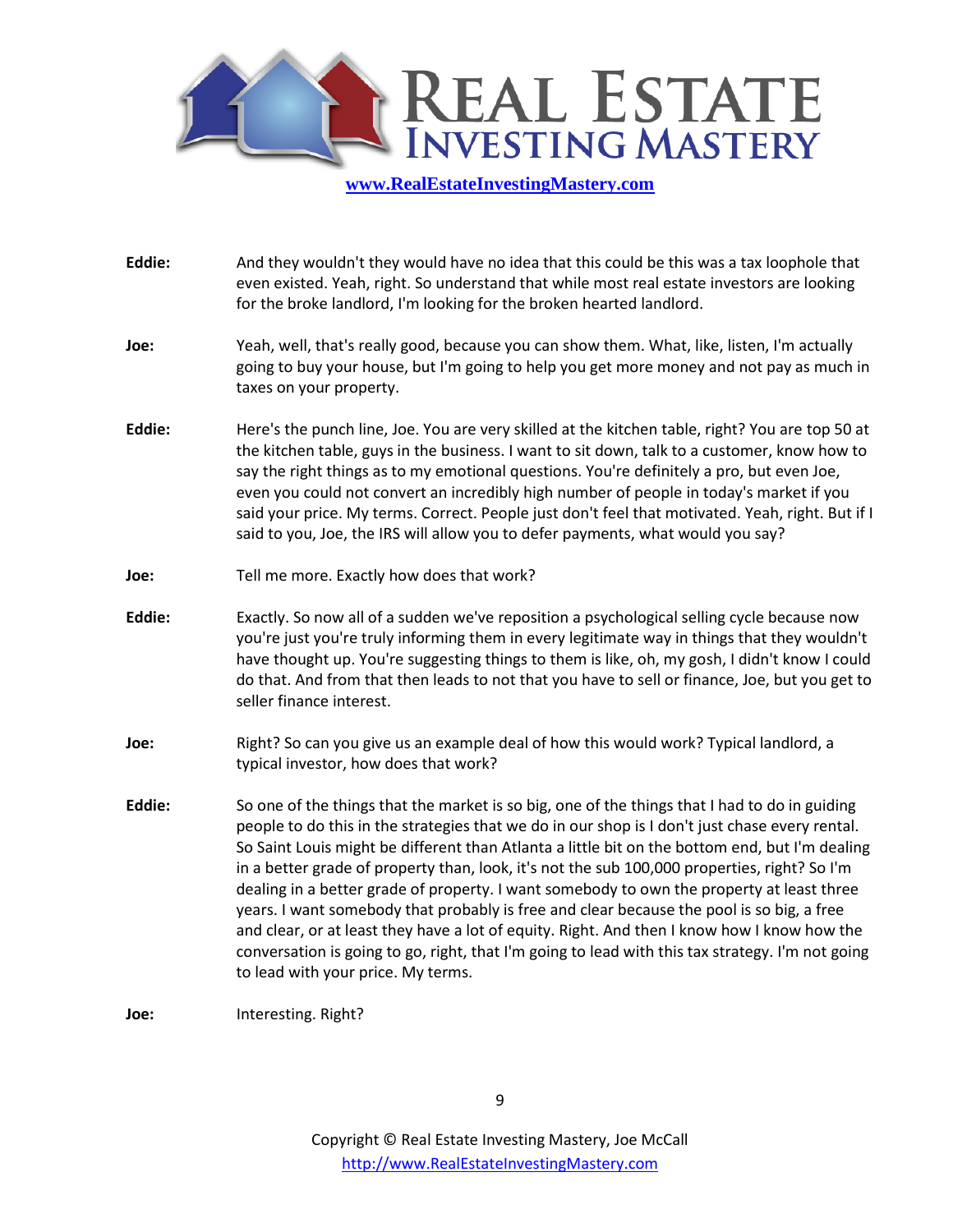

- **Eddie:** So I'm going to use everything about it. I'm not going to look like the regular house buyer because I think if you if you're marketing, looks like everybody else is right now. And let's agree, Joe, it's a very crowded market. If your market just looks like everybody else is marketing, you're just a call it another tomato. Yeah, right. And how do you become different? You become different when you're when you're asking them a thought provoking question. My marketing guys tell me and Joe, you're a pro at this. My marketing guys tell me that the unspoken pain is wait. Addressing the unspoken pain is way more powerful than addressing the spoken.
- **Joe:** Okay.
- **Eddie:** Is that. You think that's true?
- **Joe:** Yeah, probably.
- **Eddie:** So their unspoken pain is they hate the rental because let's be fair about it. They're not set up to go run that business and no matter how smart they are at doing whatever it is they do every day. Running a rental property business is a very systematic, very structured environment and the people that we know are really good at it are deep operational people with deep operational processes and managing rentals. The average guy that owns 3 to 5 rentals, we don't experience that, has that in place very often.
- **Joe:** I know this first firsthand. My mother owned two very good rental properties and she bought them really well. She put she she fixed them up really nice, had good tenants in them and they appreciated she paid down the principle pretty quickly, but after three years she was done and like I was managing them for her for free. But I was taking care of the problems. Right. But still for her, it was just she did not enjoy it at all.
- **Eddie:** They're not very good. They're not suited for that. People start out thinking it's an investment. Yes. They start realizing soon enough they really bought a part time job. Yeah. And and so, listen, I don't personally I'm not really good with rental property. I mean, it's just kind of it doesn't suit my personality. But I know like you, Joe, I know a lot of people that are really good at it. And I think there's people in this on in your audience that are listening to us that are really good at it. Just because you're good at it doesn't mean that other people are good at it. And we're just identifying a big demographic that is because they've owned them now for long enough. Their aggravation has become high enough. Now, all of a sudden, the one thing that's weird, though, is they got they got two things that have happened to them. The market has been good to them. Their property has gone up in value. The the managing the rental emotionally stress wise, all that stuff has not been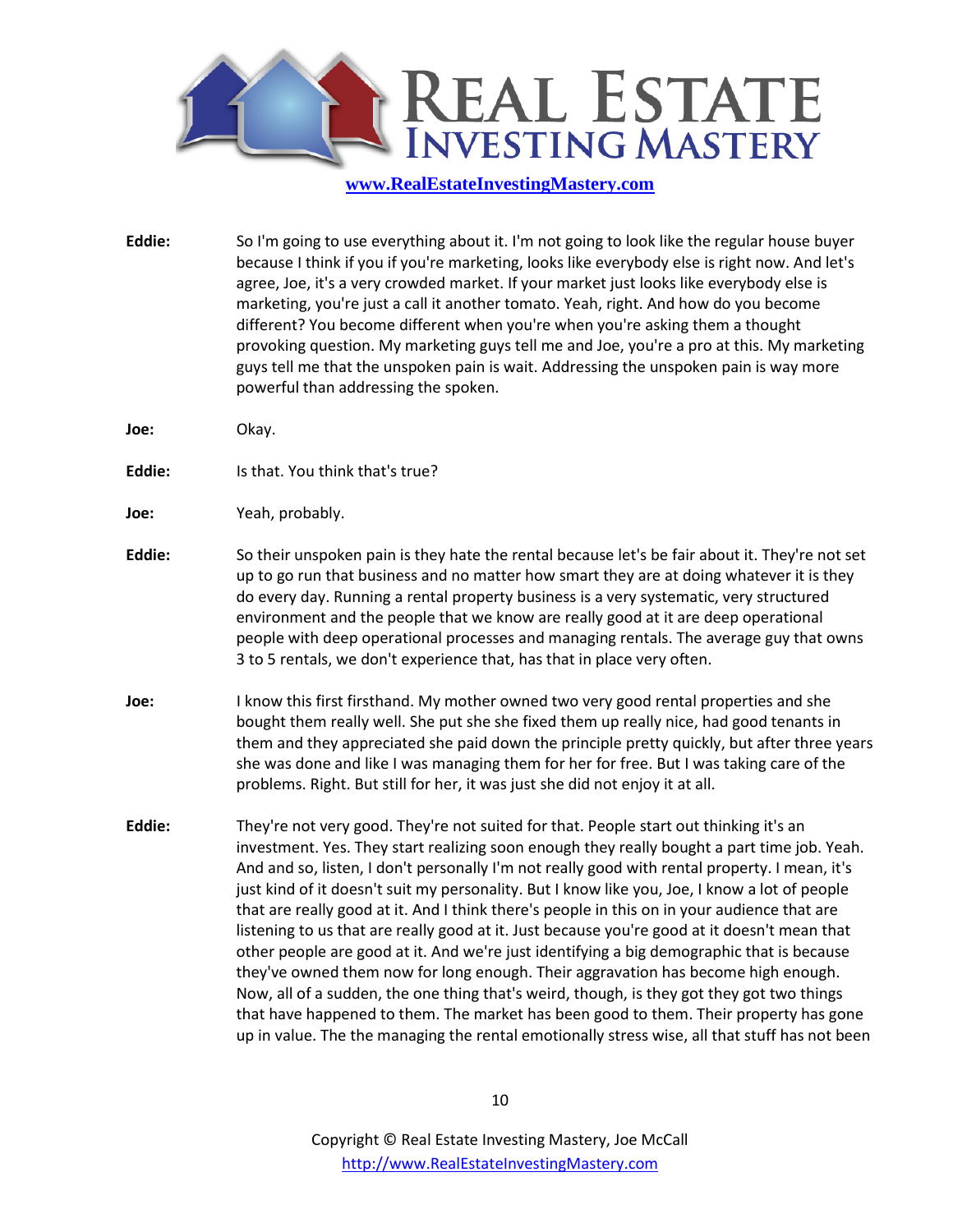

good for them. And we had figured out through some of these top guys in the business who had the biggest numbers that if you could answer a tax problem, that's some that's the solution that other people just haven't offered them.

- **Joe:** Yeah. All right. That's really good. Give an example, then, you know, and let me ask you before we get to the example, is your marketing that you're sending out to these tired landlords with a lot of equity? Is your marketing different and how is it different? Are you just are you saying, hey, are you tired, landlord? Do you want to sell your house?
- **Eddie:** If it's a did you know, did you know you could sell your house, get top dollar and defer paying taxes over a long period of time?
- **Joe:** Wow. I've never seen that in any kind of marketing for houses.
- **Eddie:** Well, I mean, we but it goes back to the formula that I gave you, right. I believe that if you're going to look different than anybody else, you've got to go. You know, it's the markets just to compare, to just go throw your stuff out there just like everybody else. Yeah. Let's just agree with this, Joe. If you're a smaller operator, which many people in your audience are, they're not the top 500. You and I know the top 100, but they don't necessarily watch our podcast every week. Right. It's hard to compete with these guys because they're throwing out huge dollars in marketing. They they've really got their marketing dialed in. And if you're a smaller guy, you're trying to compete with that. And I say, want to compete? Just go stack a list, chase to a slightly different customer to who has these these demographics. So so give them give you an example. Oklahoma City. Right. The guy has a rental for 200 grand. He's owned it for five years. He paid cash. He's 68 years old. His wife is wanting to go to Europe for a month. And he says, not sure I can. Yeah, because I've got these three rentals and something is going to go wrong with one of these three rentals. And now all of a sudden you have now invaded what they worked so hard to preserve.
- **Joe:** Well, they're also looking at they're looking at it like, man, this has been a pain in my butt for the last three or four years. They're also looking at, man, the market's gone up. Maybe this is now the best time to sell and what a better time to sell than now. So this is a perfect storm.
- **Eddie:** The other thing is, is they are 100% sure their expenses have gone up. Most people that have had tenants that have lived in a property, they haven't been. Unless you've rolled tenants over, you have an increased your rents by 20% the last two years. So when you read these stats and they say rents have gone up by seven. And so the only way you can do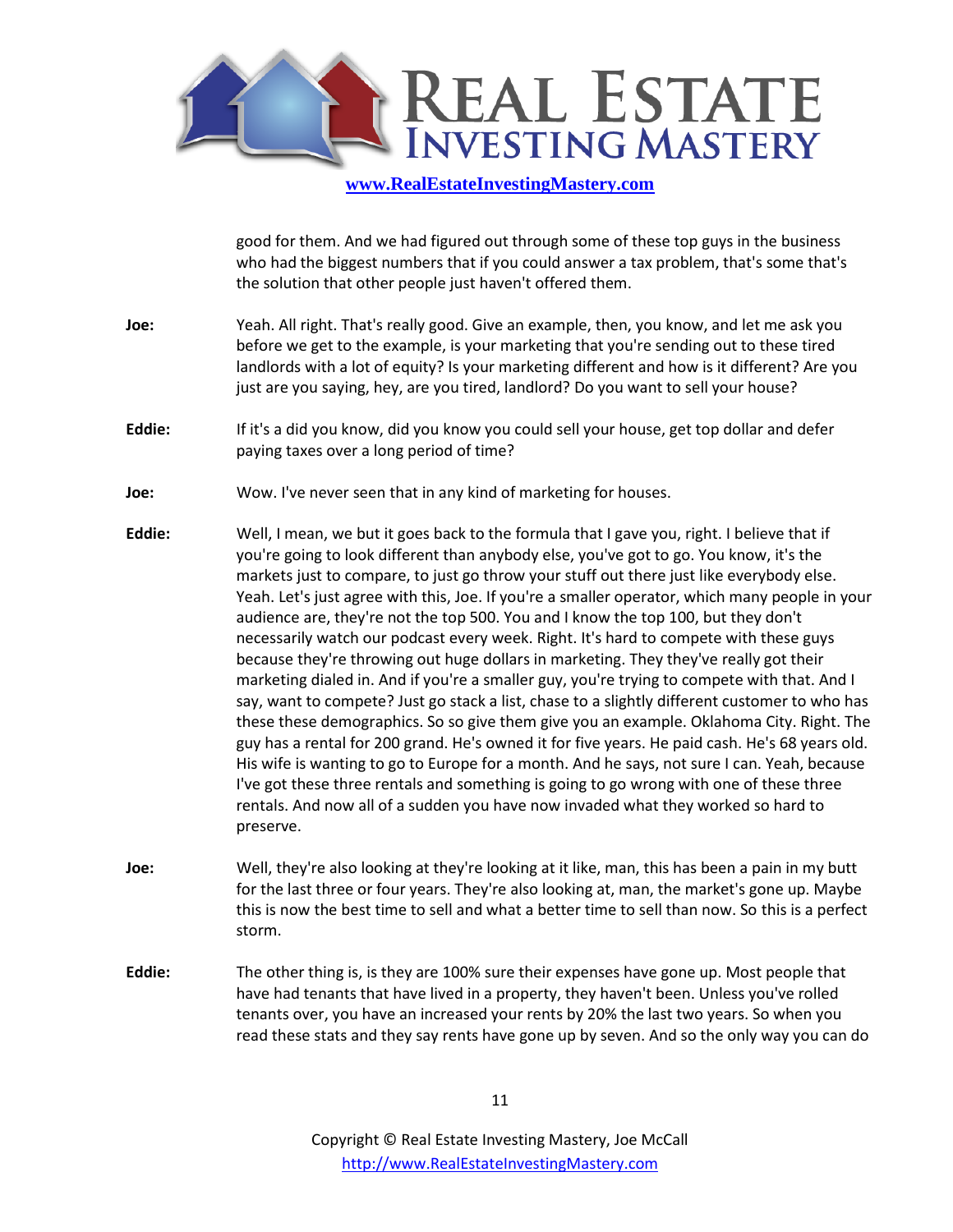

that is you've had to reload your rentals. Right. Because existing tenants, let's just be honest about it, not year after year after year. I'm not saying you can't have an increase, but year on year if you're telling them their rents going up by 10%. So what happens is, is what you think is you are in a market that you are if it's float, the income is floating up like inflation. Well, the income is not floating up at the same rate. The expenses are floating up. Does that make sense?

- **Joe:** Oh, yeah. Yeah.
- **Eddie:** And these are all real things. I mean, we're not making this up, and so they're living it. You know, that checking account Excel spreadsheet and sat there living that. Yeah. So all of a sudden, these are all the reasons that they want to sell freedom, you know, security, predictable income, all of these things. So we're positioning them as like just suggesting to them, let's talk to you and see if it's a possibility, if you'd like to defer your taxes. And that's kind of a joke. Which person wouldn't want to defer their taxes or not avoid paying some taxes? Right. So we all know that that would be a point of interest. So that's our customer. And, you know, they could be an ex. They could be 55 years old. They could be 72 years old. I hear students every week with customers. Usually they're not in their thirties. Most of the rental properties are owned by people that are a little bit younger. You're probably on the south side of people that are among rentals. Yeah. You know, but most people that are among renters, because why did they buy rentals? They were looking for long term wealth. Right. And so this was their strategy. And now all of a sudden, it's it's it's not work out the way they thought. And here's how I like to do it. You might do it a little differently, and I'd be perfectly okay with that. You might buy a property and get the landlord to carry financing for me. Right. Let's call it soft terms. I got a lot to say about that. But you might do a lease option, right?
- **Joe:** Maybe. Maybe, maybe not.
- **Eddie:** I like seller financing because you now I'm looking at a mortgage industry that is definitely not solving the problems of America. And I'm going seller financing would be an excellent candidate, so I would not own seller financing and resell it on seller financing. I'm paying low interest and I'm collecting a much higher interest. I'm essentially running my own bank.
- **Joe:** Yeah. You're being the bank instead of a landlord. Yeah. All right, so give an example. Maybe it's numbers, if you could. Let's say a house is worth 200. Yeah. 200 grand and cash buyer comes in, offers 120. And, you know.
- **Eddie:** I don't. I don't need to buy the house at a discount, Joe.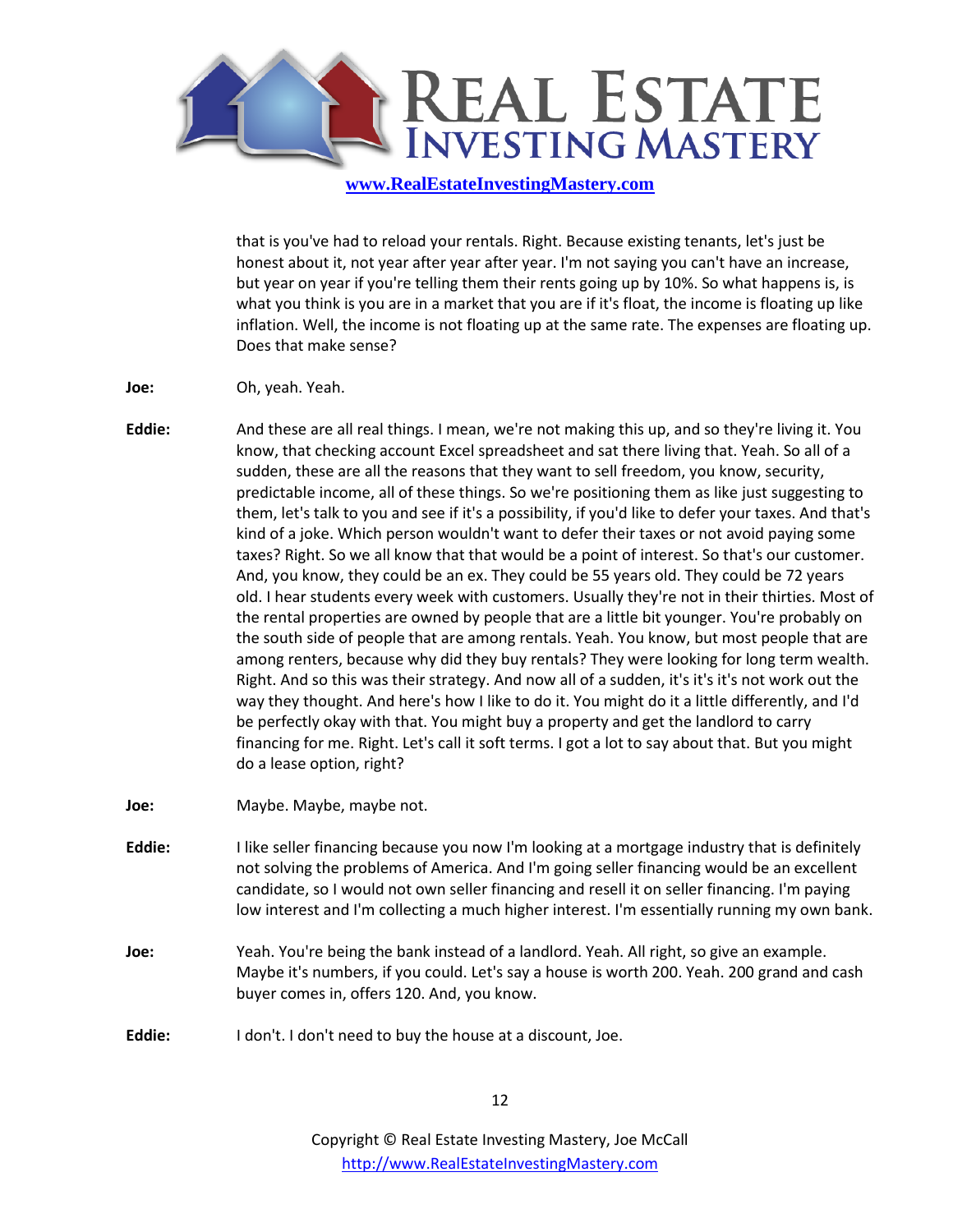

**Joe:** You don't need to buy the house at a discount. Now, explain that.

- **Eddie:** The higher the price, the better the terms I want. Sure. Okay. I can. In most cases, this is not going to be true in every market. So this is sort of a generalized statement, right. It's difficult for me to use a Saint Louis example or a Kansas City example and say this exactly in Arizona. There's going to be some differences. But for the most part, I can pay them. I can buy that property for a minimal down payment in most cases, call it not very much. Once again, you're not trying to treat your taxes. Right. And there's some strategy that of how we go about this. But I would say let's just conversation. I'm going to pay 10% now. So 200 grand, I'm pay 20,000 down. I probably can get a private mortgage for 20,000 and not ever have to put any of my own money up. And there are some ways that that easily can be done to accomplish that. They're going to keep it at 2% interest. And believe it or not, in most financial models, 2% interest is more net income than they're netting from rent right now.
- **Joe:** Okay. So explain that a little bit. Then again.
- **Eddie:** They're going to carry the financing for me and be the bank. They're going to owner finance me. But you're putting.
- **Joe: You're putting 20% down.**
- **Eddie:** I'm gonna put 10% down.
- **Joe:** 10% down, which is 20 grand. And where do you get that money?
- **Eddie:** Just 2% interest, it nets them. We've run this model enough that we know it's true. If they run real numbers, like like, okay, you had to put a 3500 air conditioner in. Okay, well, if you load that real expense in the deal, right. And all of those numbers, they can carry that thing at about 2% interest. And it's truly going to give them close to the same income they get right now. And there are some terrific tax advantages in carrying it over time. There is no question about it. Okay. We're going to point all those things out to them. And then how am I going to get rid of it? Right. I'm going to sell it for 200. I'm going to sell it 4 to 10. Not going to oversell it. I'm not going to do anything that's like not in the ethical manner that I should be operating on. Right. I'm going to the average conventional mortgage today. The average conventional mortgage pays right at 20% down. People don't believe that. But that's what the stats say, right? Mortgage stats say you can sell the property so easily, Joe. Let me just back up a little bit. I'm only going to get 15% down, so I'm going to make some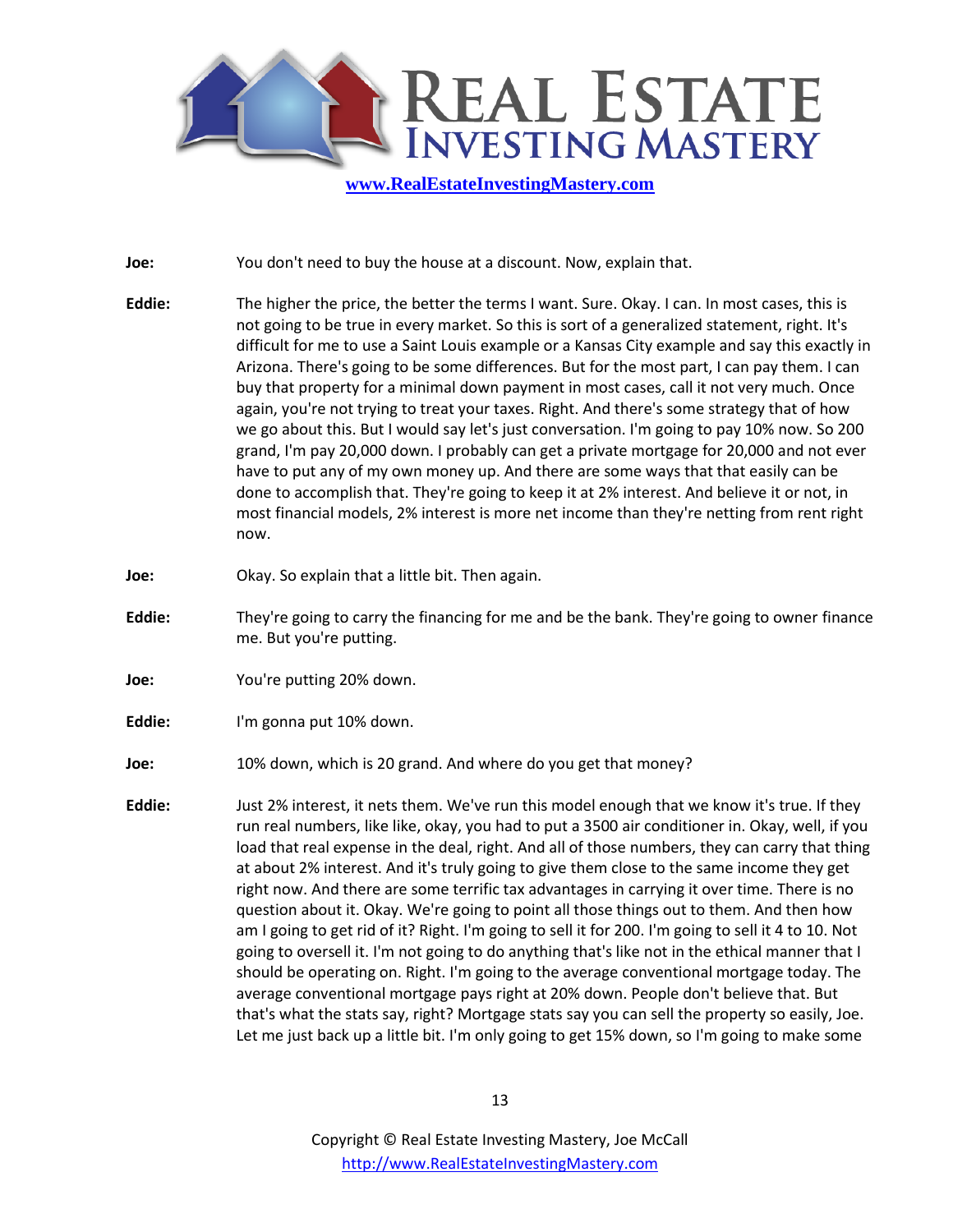

money at the closing. Then I'm going to lend the money at probably between six and 7% interest. And their payment, including taxes and insurance, is about 110% of what it costs for them to rent. But my cash flow is 500 bucks a month. Call it forever.

- **Joe:** As the bank, not as the landlord. Because, again, just so you guys understand, you're selling this with owner finance, which the banks do. They take calls from from tenants. They take calls to fix things. They use property management companies. This is totally different, isn't it?
- **Eddie:** Now, let's let's be fair about it. Somebody in this audience and say, that sounds pretty cool. I can make 10,000 bucks today and I can make 500 bucks a month for 30 years, \$6,000 a year for a long time in the future. Somebody says, that sounds pretty good. By the way, I'm converting a customer that that a cash offer is not going to convert. I'm not I'm not giving up that lead. I'm converting a lead that wouldn't convert. Right. So that makes your real estate business a lot more fluid. But somebody's going, you know, how would I find the buyer and how would I underwrite it and how would I do all those things? And that's where I go back and say, I helped real estate investors with how to create notes. And that's the reason I bought 50,000 notes, is because I became the blueprint of how to make seller financing correctly and safely so that the people were paying. Good. So we're not creating junk seller financing. This is these are. And in the mortgage industry. Joe do you realize what this what the numbers are? Last year, the residential mortgage industry loan origination industry did four and a half trillion dollars in mortgages. This year, they're going to do about 2.7 is projected to do 2.1 next year.
- **Joe:** Wow.
- **Eddie:** That's I don't know what you call a big dent, the market, but that sounds like one to me. Yes. So it's half. It's half. And so what's happened is, is that we are then checking, yes. In the most important way, which is entrepreneurs solve problems that otherwise people aren't solving. So we're just using creative financing in an end and a way. It's been I've been I've been doing this for decades right now. Now I readjust what I teach and how opposition things, depending on what the market conditions are. People are worried right now about inflation. If you own a rental property, while your rent may not be going up at the rate you hope, it is like you read these charts and you think your rents are always going up, your rents not going up, but your expenses are.
- **Joe:** Yeah.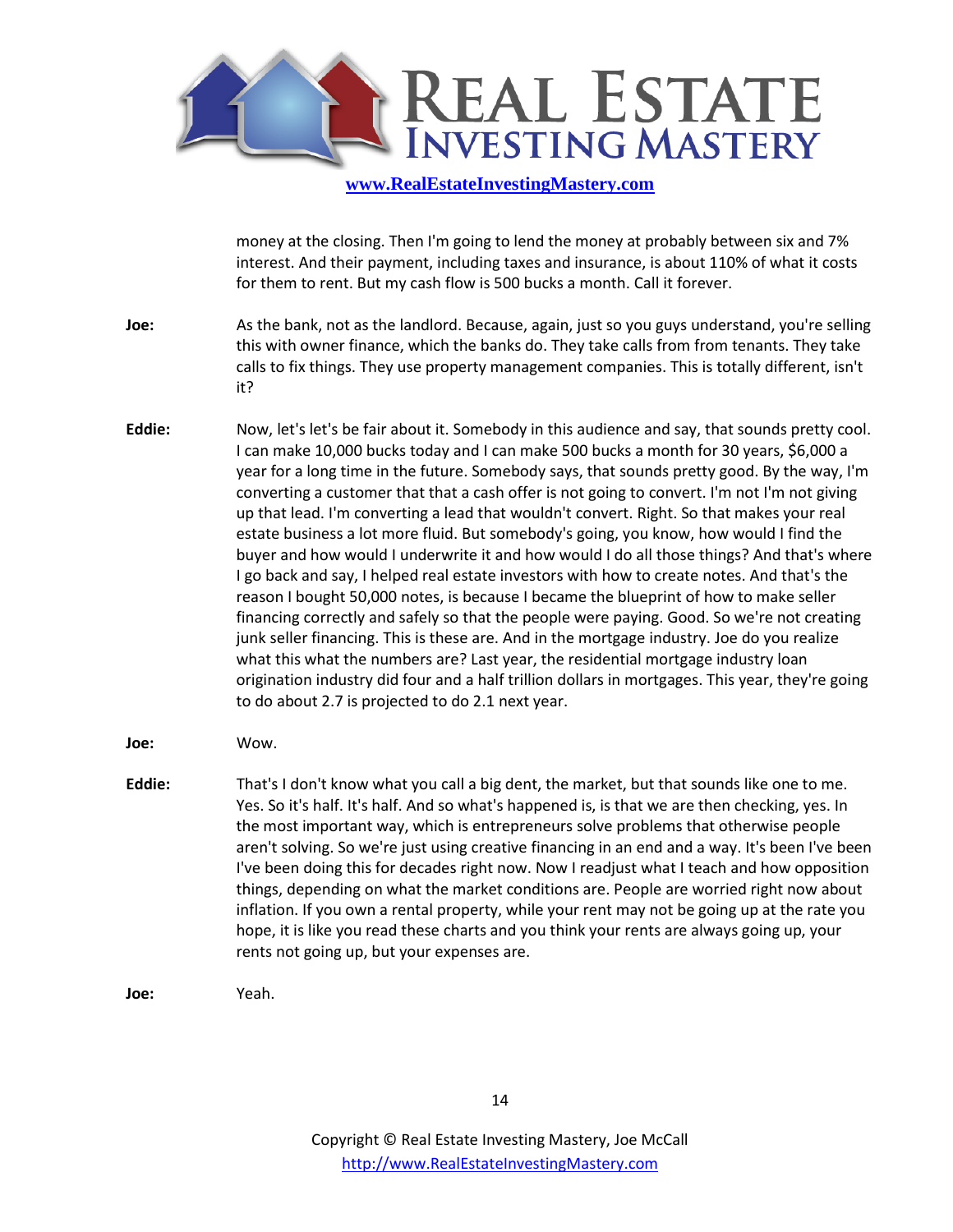

- **Eddie:** So this is, this is a reality that fairly easily we can communicate with somebody in the right tone and a caring tone and say there is a, there is a way for you to get where you want to get to have peace in your life and have income and get what you really thought you were getting when you buy your rental. It's to be my bank. Yeah.
- **Joe:** This is where I'm clear through the steps. When you make the offer to the seller, you're going to offer them close to current market value for that home if they accept your terms for finance. Right.
- **Eddie:** But I use the tax strategy as the bad news. Okay. That solves the good news.
- **Joe:** Since you're not an accountant. So can you show them what they would potentially pay in taxes if they sold this today?
- **Eddie:** I can. Some of the things that I do for students is, is I have some videos with me and accountants and they kind of they lay it out. So I don't have to be the industry expert. I just bring in an industry expert. And I have it in such a way that you can you can see that. And it's not it's not brain surgery, right? It's like you can see you can see exactly how it works in, to tell you the truth, Joe. Whenever I've had a capital gain, it's never been 30,000 bucks. Whenever I've sold something, had a capital gain, it's usually been a lot more money than that. Right. So I did not know that there was discount on that. Capital gains tax didn't kick in until a certain amount in this account. Guy that is really an expert in this field pointed that out to me. And I was kind of I noticed you're really leaning in and listening. When I was saying that, I caught myself the first time he was saying that to me in that very way. Like what? And I'm like, I didn't know that was a fact. So always be careful. We're never teaching people to go give legal or tax advice and all that good stuff. I hope everybody knows that. Sure.
- **Joe:** Sure.
- **Eddie:** Let me ask you a question, Joe. If I were a car salesman and a guy came up and said, I have a painting business and I want to buy a new van for my painting business. Do I have to be a tax expert to know that if he leased it, he could write up 100% of the lease payment?

**Joe:** No.

**Eddie:** Exactly. There's a difference between some things that are common knowledge that you can further investigate and that will turn out to be true. And you're, as a sales person, just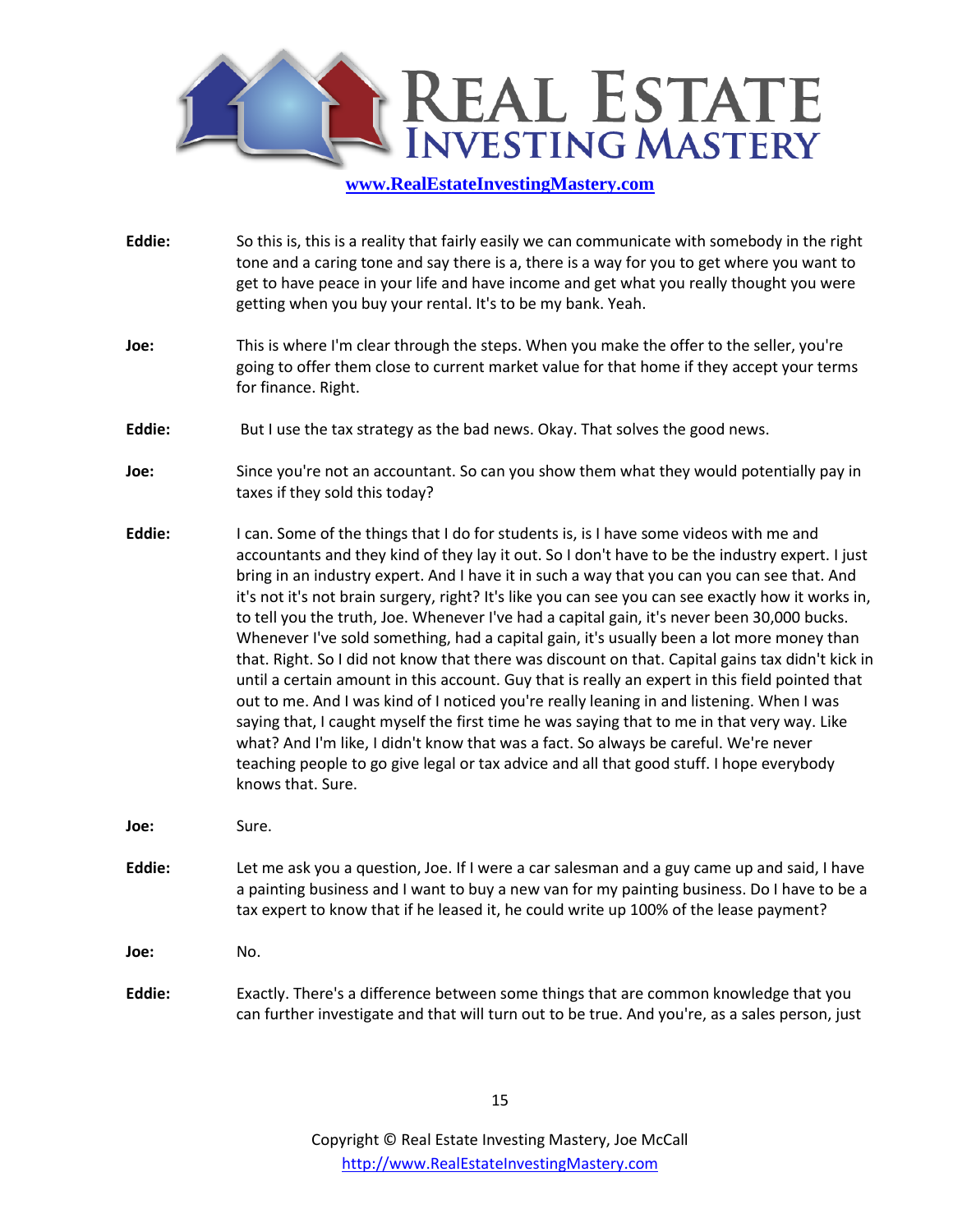

pointing out a benefit to them that they may not have ever thought of unless you pointed it out.

- **Joe:** Okay. Nice. I'm thinking of what some people may question have questions on about this. You know, the landlord, the seller, the owner of this property, they're going to want some money down. Right. They're going to want who's going to say yes to 2%? They're going to say, so how do I, number one, convince them to accept a little bit of money down and not too much? And then where do I get that money from? Well, that's question number one.
- **Eddie:** What's the old saying? Dispel your disbelief for a minute. My experience outweighs. I've coached hundreds of people to buy a lot of deals do in this in the last 12 months. My experience outweighs what people in theory think is true. I know what the math is, and I know that while you may think nobody's going to carry these terms, what I can say to you is that we've experienced some ways to position it to do. They don't want a lot of money down. I'm not saying you can't ever say always or never. Like there's an outlier of ten or 15% of people that have unrealistic expectations and you'll never make a deal with them. Most of these landlords don't deal hard. Most of them are looking for what they thought they were going to get when they started, which was peace, a check every month and not aggravation. That's what they're looking for. You're taking them to that path. So in cases where somebody wants an inordinate big down payment, there are some other ways to model it. And that's what notes schools about. I'm going to just do a disclaimer here. If I try to get into you could do it six different ways and do or whatever. And Joe, you know, I can, but this isn't the right format to do. This is to say, are you missing business and can you go be different than your competition? I believe that our slogan note school slogan probably should be close more deals, because this is not a customer that is converting right now according to the biggest guys in the business, this customer is not converting right now. And that is because I believe they've been pitched with the wrong with the wrong solution. They don't want cash because they've got to pay taxes on them.
- **Joe:** Okay. The other question I'm hearing people say is, let's say I offer 10% down. Where am I going to come up with that money? Is there a way I can borrow that money from another private investor?
- **Eddie:** Yeah. I, down payment does not bother me because because what I'm going to use is private money, so much money in self-directed retirement accounts and other ones, which I have, which we have a lot of it that you and I had a conversation about this this week. Right. So we we know there's a lot of private money out there and there is a way to structure it in such a way that the private lender is totally good with doing it and will lend you the money. So, so always just think in terms of there there's a great say. In fact, I want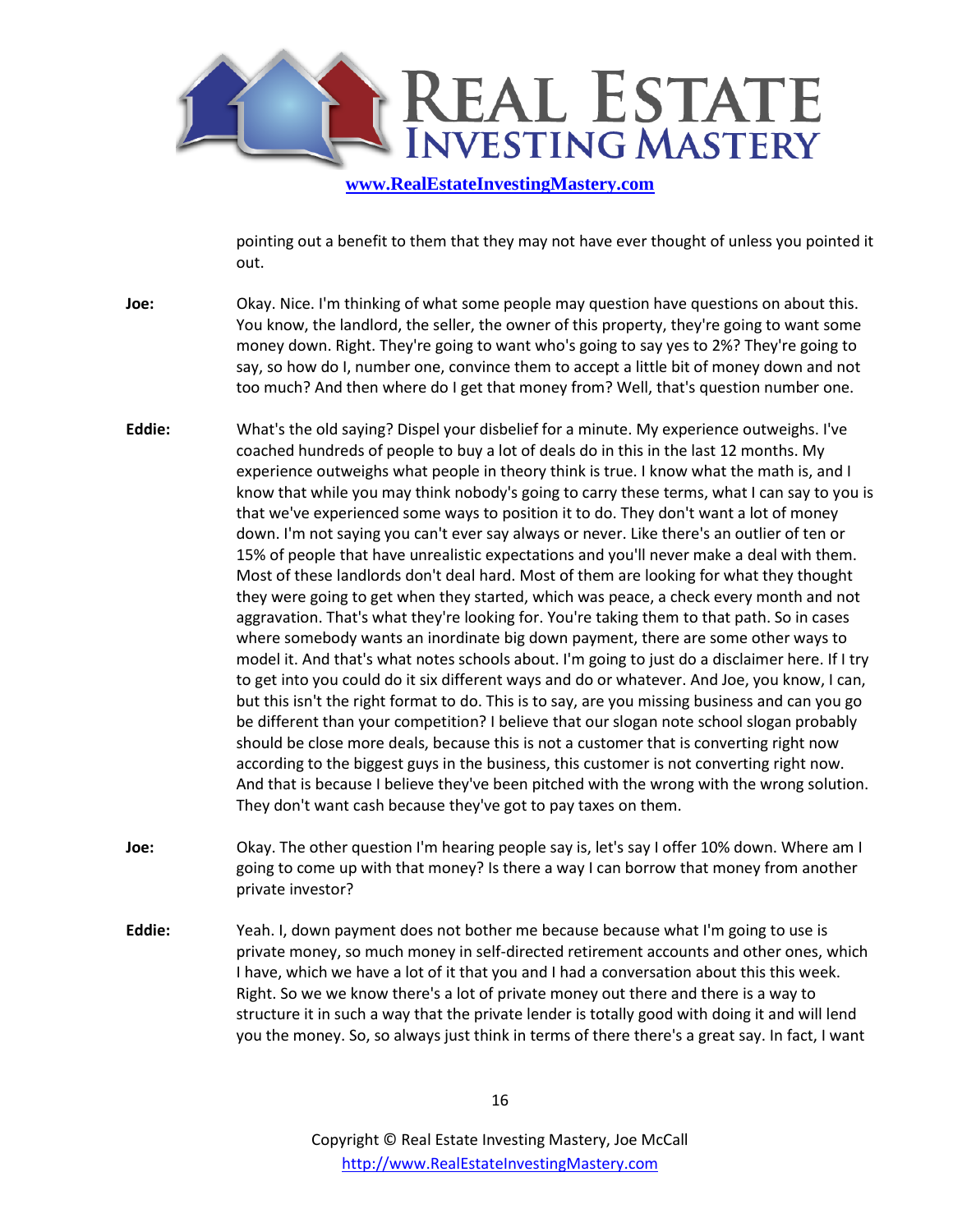

your audience to write this down. Most people with limited experience say I couldn't do that deal because I couldn't find the money. Dealmakers say money finds a deal. Find a deal that's good enough and there's always money to solve the problem. What I'm trying to do is to focus people on a good deal. This is a nice property. It isn't a piece of junk. It's a in a good neighborhood. Some some family needs to live in that house and call that house their home. And we are just we're the cat. List to make all that happen. Right. We're connecting the dots.

- **Joe:** Excellent. Very, very good. The other question I was thinking about was Dodd-Frank. Somebody's going to say, I heard you can't do owner financing or you can only do one or two deals. How do you get around the Dodd-Frank restrictions?
- **Eddie:** Yeah. So if you do multiple transactions in a year, some states say it's three. Some states say it's five. It's you know, I'm one of the founders of the Seller Finance Coalition. So this is I'm not an attorney, but I think I spoke to a couple of hundred congressmen and 100 senators about this. So I have some sense of how it works. Right. First of all, Joe, I can hire out somebody to do something that I don't have a license to do. Typically in most states, they're called a little different names in some different states, but residential mortgage loan originator. So it's our email. Right. And I can hire out an email that has the license to do the underwriting that I don't have a license to do. So, yes, I become legally a lender by definition, and that says I have to have an RMLO. That's the interface that does the underwriting for the loan. So the answer is just like I hire an accountant to do my taxes, to hire an RMLO? To make me compliant with Dodd-Frank.
- **Joe:** Yep. And there's RMLOs that can do this for creative investors nationwide. Right. That's great. Nice. Cool. I don't. I'm trying to think of more questions. Oh, I got one. I got one here. And you will not hurt my feelings. I know you don't care about hurting my feelings anyway. I'm just kidding. That wasn't nice to say. Eddie and I give each other. Give each other a hard time all the time.

**Eddie:** We're old friends.

**Joe:** We're old, old friends. All right. I was going to say, you won't hurt my feeling. Talk about why you think owner financing is better than lease options. And I think this is an important question to answer, especially as we're coming into the recession. I'm becoming a bigger and bigger fan of owner financing and notes, and I've been becoming a better fan, a bigger fan of those because I'm starting to do more make more vacant land deals. And in a second, we're going to talk about some some of these classes that you do that I am coming to one of your next ones, Eddie. You've been bugging me and bugging me to come. I am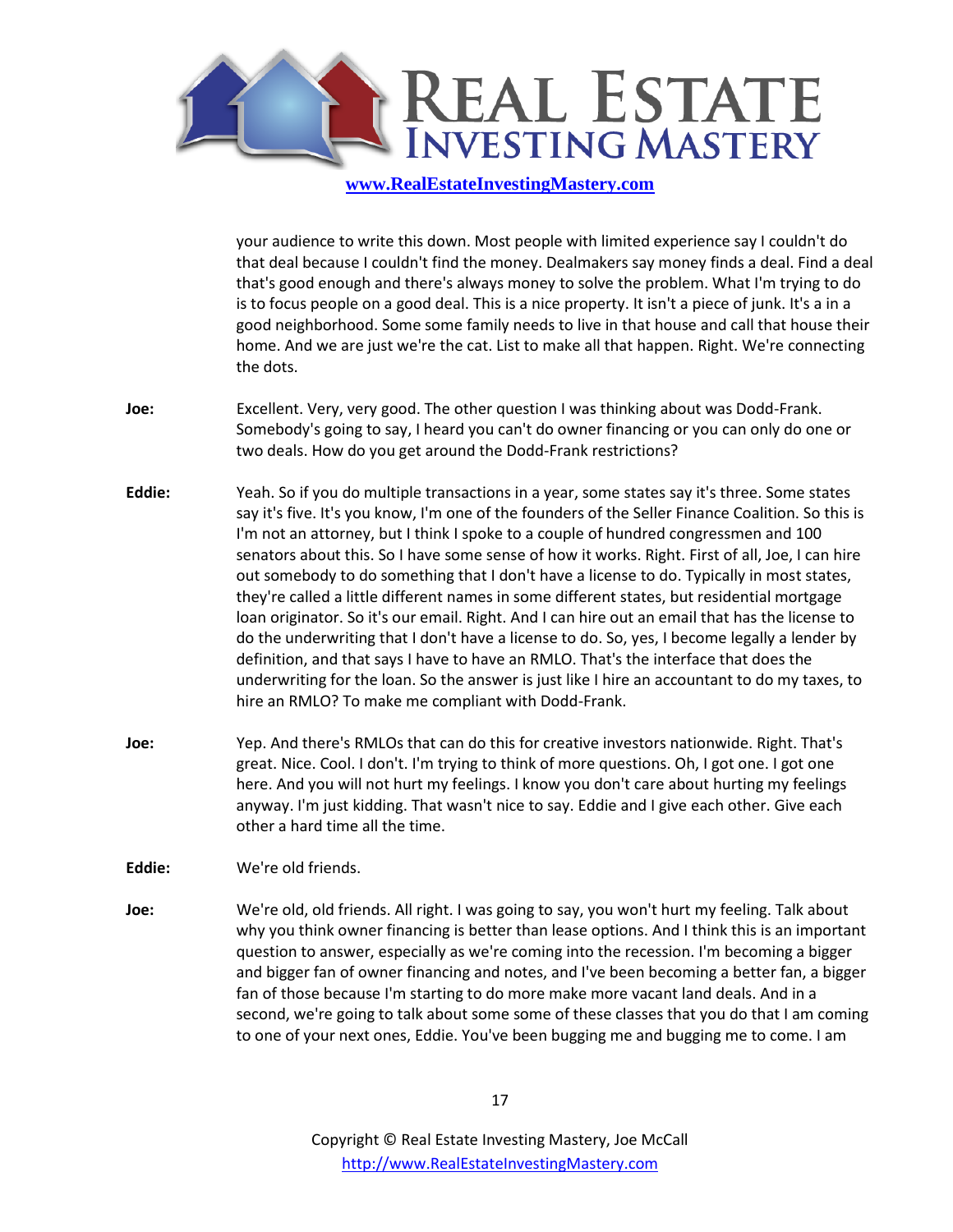

coming. I've been thinking about this a lot lately, but. So we're guys, we're going to give you an opportunity in a little bit here to watch a webinar that Eddie and I are going to be doing in the next week or two about this. But talk about the advantages or benefits of owner financing or release options, because a lot of my audience, I've been teaching and doing lease options for years and years. Why would you think owner financing is better?

- **Eddie:** I think you I think if we took a thousand deals, a thousand deals says that we now have a model. Ten deals might be an anomaly, but let's just take a thousand deals, a thousand lease options, 1000 seller finance notes. I can find a better grade of person that's going to occupy the House if they can own than have a lease option.
- **Joe:** I agree with that.
- **Eddie:** Okay. So so first of all, if I want a bank, the first thing I want to do is a guy is going to pay me back. I want a predictable pay history from somebody that is not going to cause me grief. And so that becomes my number one. Secondly, Joe, I'm collecting on payment. So notes that I've been collecting for years and years and years and and so I become addicted to mailbox money. And mailbox money means that, you know, at least option, you know, you got to have an expiration date, right? So with seller financing, you're creating a three year deal, right? And I'm creating a 30 year deal and they're not going to all pay for 30 years. Some of these bonds are going to pay off early. More likely than not. But the average life of these loans might run ten years. And and then even if it pays off, by the way, mathematically, trust me that when I pay off my underlying mortgage that the seller carried for me and I get paid off, I'm going to earn a significant spread in those payoff numbers. So there's future income, even if it pays off early. So people think it's bad, it's not going to be bad. But I just like the fact that at the end of the day, you know, that that I'm not held to a property owner standard because in a lease option, let's be fair about it. You are.

**Joe:** You're a landlord.

- **Eddie:** You are. And if something goes wrong, you are under legal obligation to provide them a house to live in under habitable standards. You know, the sewer blows up or something crazy happens. Like those are those are elements out there that are just in all things being equal. I'd rather be relieved from worrying about that.
- **Joe:** That's good. Excellent. Okay. So Eddie and I, we're going to be doing a webinar, and this page is not up yet. It's kind of working, but it's kind of not. It redirects to the wrong page right now as we're recording this, but I'll get this fixed within the next hour. But if you go to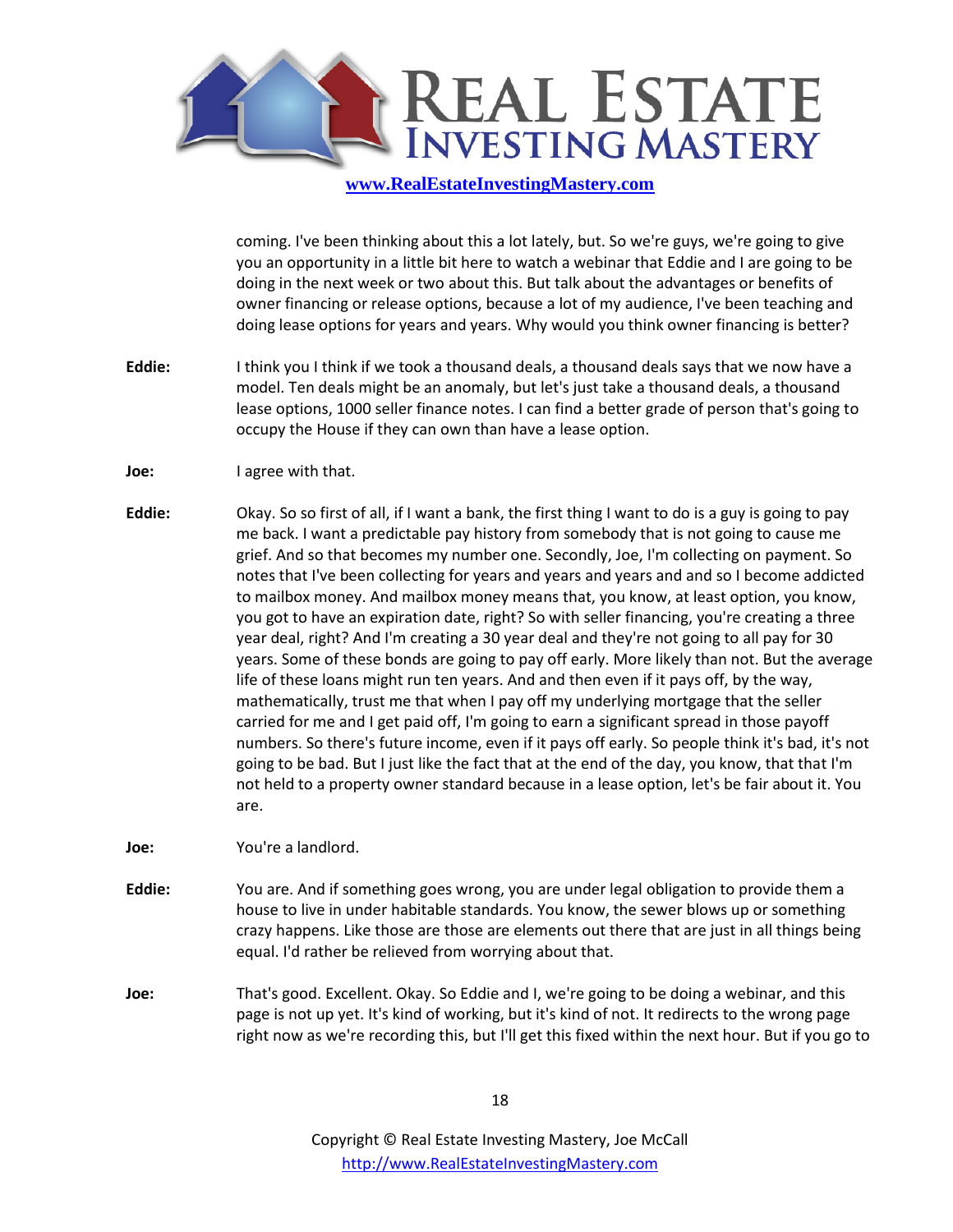

Joe McCall dot com slash Eddie Joe McCall dot com slash Eddie Eddie and I have been talking several times over the last months about this because this is really important. I want my audience to understand how to do these deals because it's becoming more and more important as we come into this recession. Maybe we're already in it, but I think we're going to be in it for a while, for several months. And so it's important you guys understand what it is we're talking about and how to structure these deals. Now he's going to be doing a webinar, Joe McCall dot com slash Eddie and if you go to that page, you'll be more information about when we're doing it and how you can watch it. But Eddie, I am looking forward to coming to one of your next classes. You do these classes every quarter or how often do you do them in Texas?

- **Eddie:** I mean, we used to we probably used to do them too much. And we we just had such a demand, you know, we've had to cut back. And so, yeah, probably we only do one do a class like this on the tax loophole, probably about three or four times a year. And so it's not it it kind of makes people organize their structure, their schedule a little bit more. One of the things I think that's fun for me, for the class, Joe, we coach so many people of how to do this and, and our whole class concepts are built on case studies. So you say, give me an example. I could give you 50 examples that are like this story in this situation. And what we do is we usually highlight various things. Sometimes it's the seller story, sometimes it's how we worked around the down payment, sometimes it's how we overcome the objection of I want a higher interest rate, and there are some definite ways to resolve that, right? So we have we have different case studies where we had real people that had these problems and those problems became resolved. And part of this case study. And then all of a sudden, Joe, like everything else in life, we start seeing a way to make it through the through the process.
- **Joe:** And those are those are some of the best things that happen in these classes. I'm sure you see the case studies and you get to meet people that are actually doing these deals and learn from them on how they're doing it. And I know I have a lot I need to learn about this. So I am coming. I'm committing today publicly to come to one of your next classes depending on when it is you don't really do them in Texas. Are you still doing them around the country?
- **Eddie:** We're still doing them virtual.

**Joe:** Okay, really.

**Eddie:** You know, we we think we've got we think in the business, we become the best at teaching virtually.